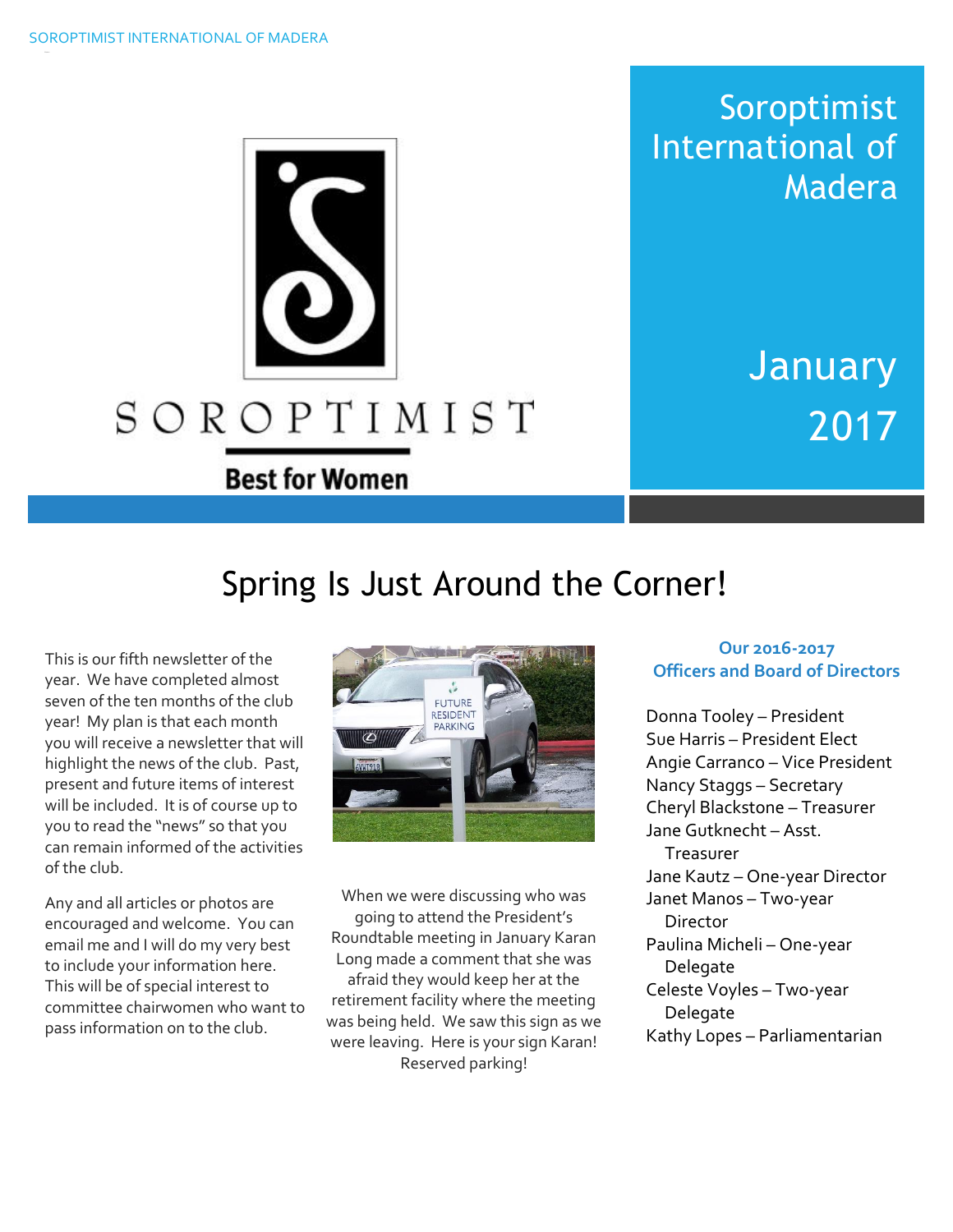### January 2017

At our January Business Meeting we discussed our new Dream It, Be It Scholarship. The decision was made to add to our initial  $$500$  scholarship by adding  $4 - $300$ scholarships. The funds are unspent within the project budget. The award presentation will take place February 9.

The Live Your Dream Award presentation will be Thursday, Feb. 16. We will have two recipients this year.

Scholarship Committee is working. Scholarship applications are due January 30.

The Shunammite Birthday/Christmas celebration was a great success. Thank you to everyone who participated!

Crab Feed –Saturday, February 25. We will meet at Hatfield Hall at 9 am. Members are required to: pay \$25 for their ticket; provide a gift for the raffle or silent auction and make a \$20 donation to our Grand Prize Raffle.

Our Membership Recruitment event was held on Thursday, January 19 at The Vineyard. We had a very nice turnout and 5 guests expressed an interest in joining our club!!

Our program for January 11 cancelled. Angela Garcia was kind enough to fill-in and provide a little Zumba! A good time was had by all. What a great mid-day energizer!



Victims Services Transitional Housing Project

Our newest project is the Community Action Partnership of Madera County, Victims Services Transitioanl Housing Project. Women who are ready to leave the Martha Diaz Domestic Violence Shelter, but who need some additional help with housing, will be aided by this project. Soroptimist is funding this project by providing \$5,100 to provide furniture and household items such as dishes, pots and pans, sheets, towels. We are currently providing funding for one apartment and will in the future provide more funding as needed.



Mattie Mendez, executive director of Community Action Partners/MEERANDER/THE MADERA TRIBUNE<br>Tra County, left, joins Tina Rodrigues of Victim Services, center, in accepting<br>a \$5,000 check from Soroptimist International of M

January (continued)

At our Janaury 26<sup>th</sup> meeting, Kristi Winter from the Madera County Office of Education talked to us about the various adcedimic programs offered to students including the Academic Decathlon.

We received a request from the CAPMC Strengthening Families program to provide board games for the families attending the program. With donations from members we were able to provide games suitable for children 3 years old and up.